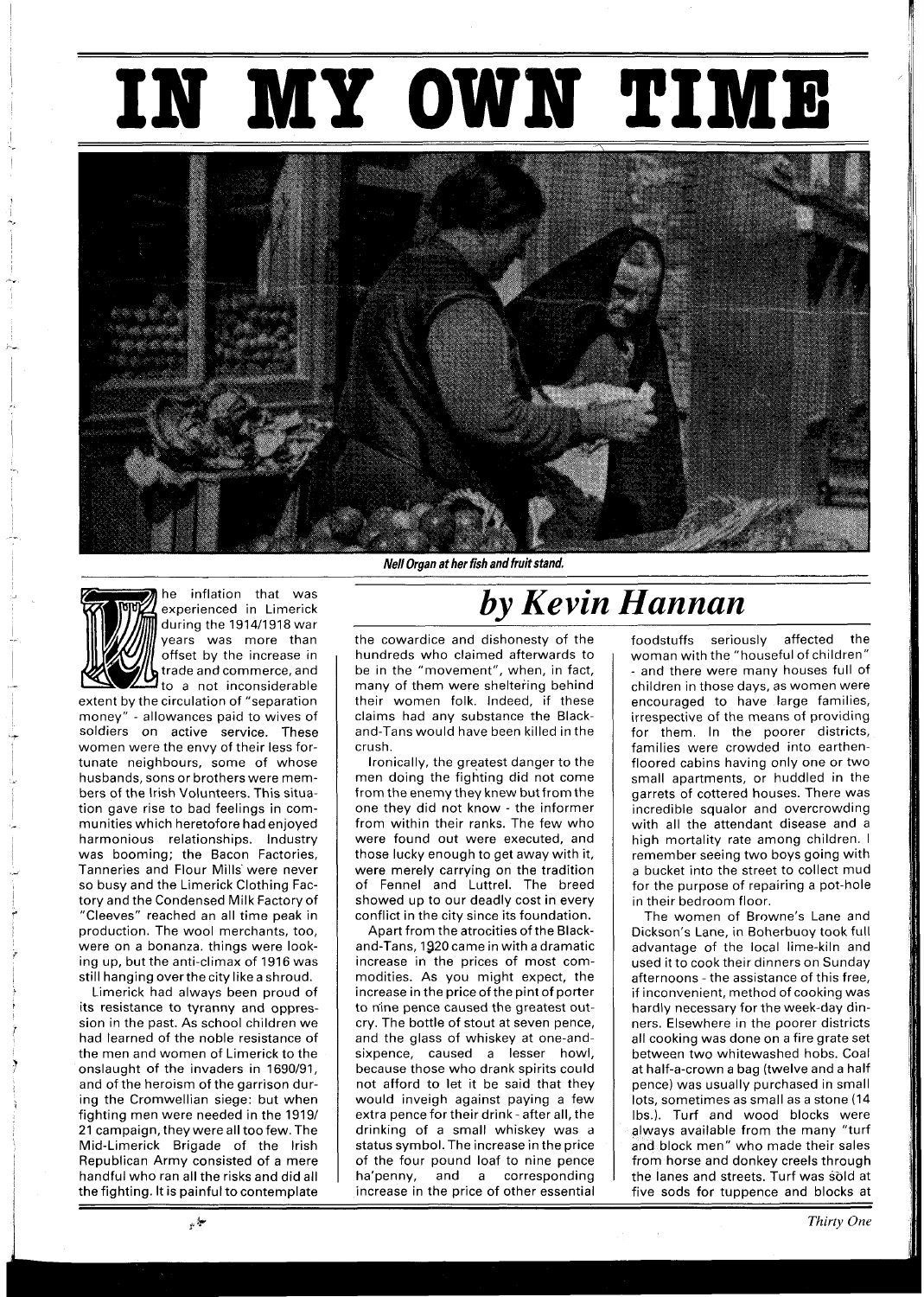sixpence a dozen. These vendors came mainly from the Castleconnell area.

The great slump of the twenties was further aggravated by the difficulties facing the infant government. The effects of the inflation which were imperceptible during the war were now a harsh reality. There were no social welfare hand-outs as we know them to-day, except for the niggardly mites handed out to the very poor at the City Dispensary every Friday by the relieving officer. This unenviable office was held for many years by Tom Keane, a native of Parteen. Tom was a gentle giant of well over six feet, and weighed about seventeen stone or thereabouts. He had a powerful bellowing voice that could be heard at the off side of Gerald Griffin Street as he used his only weapon against the crowd of pitifully plaintive supplicants who gathered around his office in the drab Dickensian building. His name was a bye-word in Limerick for more than thirty years. People in extreme poverty were advised by others to "go to Kane". It was just like sending them to the devil. Most of those who had to endure the humiliation of the Dispensary had nothing good to say of Tom. To some he was a "dog", to others a tyrant and a savage. In reality, he was kind and considerate and felt compasssidn for those at whom he roared in order to convince them that he had only a small sum of money to distribute among far too many. He was a splendid character who had to endure the weekly insults of the poor people who believed him to be a fairy godfather who was keeping all the money for himself. The weekly budget was so small that the average sum payable to families was about a half crown (twelve and a half pence). It was well known that Tom's compassion was often so stirred at the plight of a disappointed applicant, when the last shilling had been doled out, that he gave some assistance out of his own pocket.

However, the Society of St. Vincent de Paul relieved much hardship among the poor at that time. The visited the hovels and saw conditions for themselves. They helped in a practical way with bedding and clothing where they saw the greatest need.

In those days the uncluttered streets were the playgrounds of the city. Each district had its own special building or gable-end as a handball alley. Hurling and football were played on the streets. I remember playing cricket and "rounders" in Cathedral Square, where funerals always upset the game, as the best place for the wickets was in front of the Cathedral door. Of course the appearance of a Civic Guard caused a scatter until the coast was clear again. As late as 1935, the householders of Roche's Street complained of the danger to their windows from the footballs and

ميازي

hurling balls of those playing games on the streets. Fancy playing a game of football in Roche's Street to-day!

Pawnbroking, which can only thrive on poverty, was going strong in the 'twenties - and well into the 'fifties. I remember the black-shawled women crowding into Patey Browne's old world pawn shop in Broad Street on Monday mornings. Many much needed articles were left here as pledges for small loans - bed-clothes, wearing apparel, tools and household ornaments. Among the more unusual pledges recorded in city pawnbrokers' ledgers were artificial limbs and eyes. These articles were always regarded as gilt-edged securities for loans, but were only accepted directly from the owners, who had to be well known to the pawnbroker. Saturdays saw the release of most of these pledges, especially the-wearing apparel which was to lend a little respectability for Sunday wear, and the wooden leg which gave the cripple a little short-lived independence.

Broad Street had two other pawn shops at that time, Jack Clifford's and John Dowd's. Mikey Jackson's in Denmark Street was a busy pawnshop in the bad times, as were O'Brien's in High Street and Parker's in Parnell Street.

Despite the rigours of the time, the young people made the most of the cinemas and the dance halls. The balcony at the Tivoli Cinema was excellent value at six pence and nine pence, while the Abbey was quite good at the same price. The up-town cinemas were often out of bounds for the poorer classes, though the "gods" at the Lyric were great value at four pence. I might mention here that the Tivoli was the former Courtney's Theatre, better known as "The Gaff", which was the most talked about and important institution in the city, next to the Theatre Royal. Some of the finest theatrical companies played to packed houses here for many years. It was a well-conducted place, provided the entertainment was acceptable to the hypercritical audience, who were ruthless in their treatment of sub-standard entertainers. But the proprietors may have gone a little too far in erecting barbed wire between the sixpenny and tuppeny seats!

A local apple-stand proprietor Moll O'Brien had the privilege of bringing her stock into the theatre during the intervals, much like the chocolate and ice cream girls who were a feature of our big cinemas in later years. She was a buxom lady with a fiery temper and, I believe, looked a formidable adversary to anyone who thought about haggling over the price of her apples, which she sold at four for a ha'penny. Being a confirmed "rise", she was often the victim of a knife-carrying joker, who deftly slit the bulging apron, causing the apples

to roll down the sloping floor towards the stage, none of which got that far, as they were all accounted for in the freefor-all that followed the rumbling noise of the rolling apples and the unprintable imprecations of Moll.

Almost all the young couples who enjoyed the "pictures" were first brought together at one or other of the many well patronised dance halls in and about the city. "Todsies" (St. Mary's Hall) was a great favourite and was said to have the best dance floor of the lot. Other such centres of romance were the "Transport" (Transport Union Hall) in O'Connell Street, "Wembley", at Watergate, the "Abbey" in Creagh Lane, the "No. 9" (Sarsfield Band Room), in John Street; "Chinatown", in Moore's Lane, off Clare Street, and the "Stella", in Shannon Street. In the summer many cycled to the "Faugh", on the Ballysimon Road, and to Meany's at Doonass. Nearer home there were the "La Scala" and the "Hop" on the Dublin Road. The admission prices to all these places averaged four pence. Some may be surprised to know that there were no commercial dance halls before the ratification of the Treaty. Heretofore, dances on a small scale were organised by local committees. These were the urban counterparts of the rural crossroad platforms.

The 'fifties saw the end of the applestands whlch were such a conspicuous feature of the city up to a few years before. Annie Rice's stand, at the corner of Denmark Street and O'Connell Street was as much an institution as that of Nell Organ's atthe junction of Broad Street and Mungret Street. Kate Halloran's famous pitch at St. John's Churchyard wall has been vacant since the late 'thirties. These outdoor hucksters were part of the Limerick scene for hundreds of years and their passing was so gradual as to be hardly noticeable.

The fish stalls took up the traditional stands formerly occupied by the "eel fry women". These were the vendors of elvers, or young eels, fresh from their 3,000 mile journey from the Sargasso Sea. These little fish were kept in large tubs and sold by the pint. They were considered an excellent dish when boiled in milk. The elvers were gathered in screens - a loosely woven fabric stretched on large hoops.

Then there was Mrs. Cassidy with her mobile periwinkle mart. This lady was so regular on her Friday evening rounds that you could set your watch on her arrival at certain street corners. Her donkey cart was always well laden with baskets of periwinkles, dilisc and cockles. Her familiar cry of "fresh pennywlnks", brought her regular customers flocking to her cart, along with youngsters who could afford a penny for a thermos flask cup full of the tasty molluscs.

The most romantic and exciting of all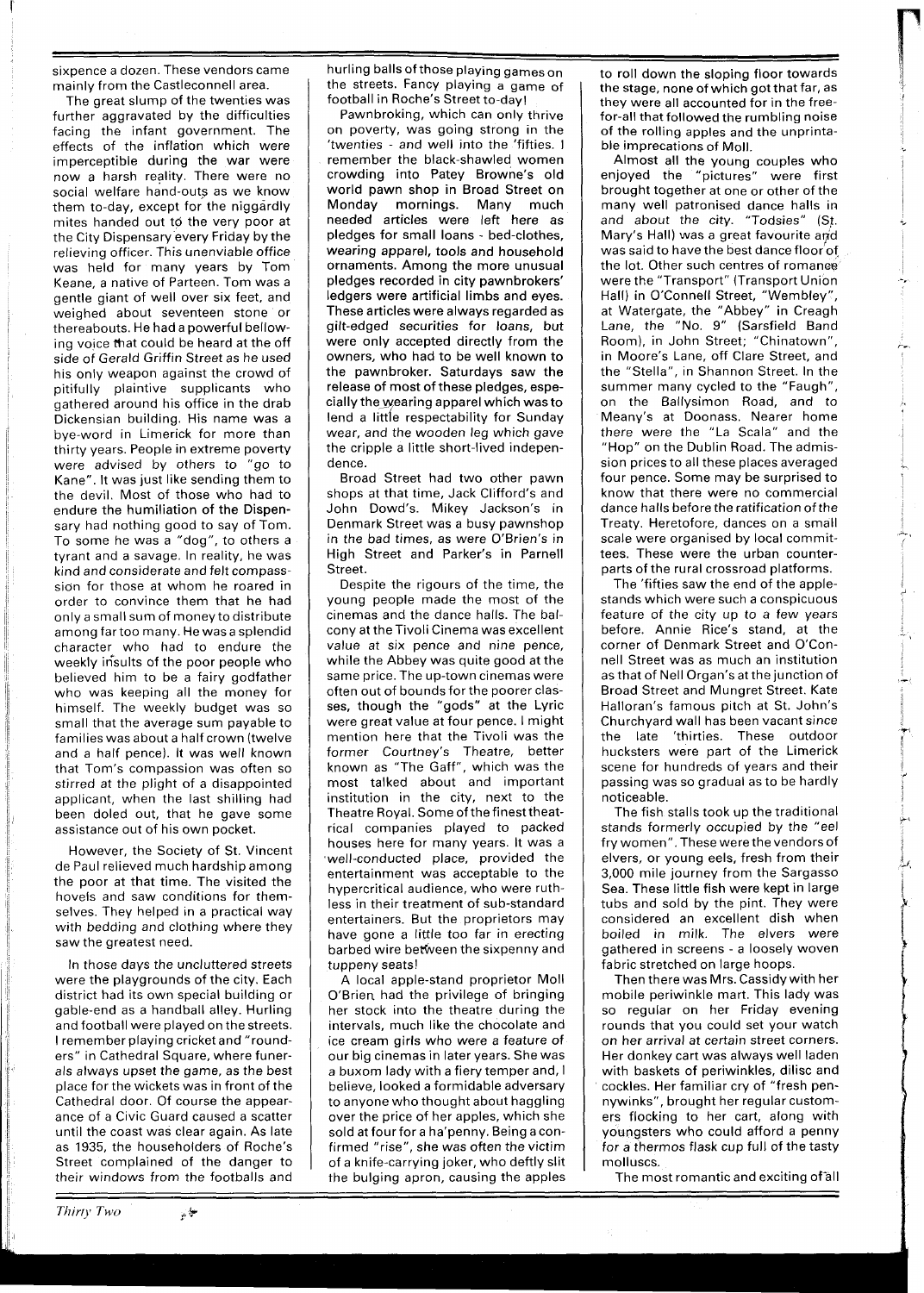the street traders were those comely and athletic young women who carried their whole stock-in-trade in a large, flattish basin balanced on their heads. They sold fresh - really fresh - fish for most of the fishing season, and in the springtime they had cresses and

wooden box - over his shoulder by a leather strap; this contained his tools and pieces of tin plate and other odds and ends connected with his trade, and was used as a seat while repairs were being carried out. He always sat outside the door when doing a job, except



radishes. I can still hear that almost singing chant that broke the stillness of early spring mornings more than sixty years ago ... "Raad-Shees".

I remember the very last of the tinkers. His name was Martin. I never knew his surname nor did I ever hear it from anyone else. He was a tall, goodlooking man who always wore a hat, which in those years was regarded as more respectable than a cap on one of his calling. He walked the streets and lanes of the city calling out in a soft voice: "Pots, kettles to mend". He was a highly skilled craftsman and could repair almost any household utensil. He carried his budget - an oblong

in bad weather. He vanished at the end of the 'twenties and I never heard of him again.

In the mid 'twenties the main topic of conversation was the "Shannon Scheme". This was the great Hydro Electric Works which was to provide power for industry and light for our cities and towns. It was a gigantic undertaking at the time and entailed the cutting of a canal from Cussane, above O'Brien's Bridge, to a point below the Lax Weir at Parteen, and the building of a dam across the Shannon at the intake. The most important feature was the powerhouse and boatpass at Ardnacrusha.

Hundreds of Limerick men slaved in the mud and water for five years for the paltry wage of eight pence ha'penny an hour (one pound and seventy pence per week in modern currency). Though the wages and conditions were bad, the undertaking gave a little prosperity to many families.

It was, of course, the time of the great Redemptorist Confraternity wifh its hell-fire sermons and public processions. Limerick's boast that it had the greatest confraternity in the world was probably right, I never heard it questioned. The "Fathers" (as the Redemptorists were better known) had an extraordinary influence over the people. They were dedicated workers and even the most sceptical could never doubt their sincerity. Someofthe directors of the Confraternity had served for long stints as missionaries in the Phillipine Islands and did not shy away from the more daunting task in Limerick. They had the welfare of the people at heart, but they were victims of the times they lived in, just like the Confraternity men whom they conditioned to endure a refined form of mental torture.

Every parish had its "mission" from time to time. These services, which were usually conducted by one of the missionary orders, were specially geared to rope in all Catholics, and not merely members of confraternities or sodalities, who might be considered to be more or less on the safe side of the slippery path. On these occasions missioners took great pains to arrest the declining interests of those who were known to be neglecting their religious duties, and when the soutane-clad missioner was seen visiting houses in any part of the parish everyone knew who he was after. The missioner was usually presented with a detailed dossier on all those who were inclined to stray from the straight and narrow path.

Up to 1930, the lamplighter was as well known as today's traffic warden, but far more popular - except, of course, with courting couples, who, more or less, depended on the welcome mantle of night to shield them from, among other things, the unwelcome attentions of the odd, marauding clergyman whose practice it was to seek out such evildoers and put them to flight, usually to a darker and more inaccessible place, thus defeating the very purpose of his assiduity. In those days "company keeping" was regarded by the clerical authorities as one of the gravest sins, and some of their more zealous members found that the application of a blackthorn stick often achieved - though in the short term what fire and brimstone sermons failed to do.

Except for the main thoroughfares the city was illuminated by gas (I use the word "illuminated" figuratively).